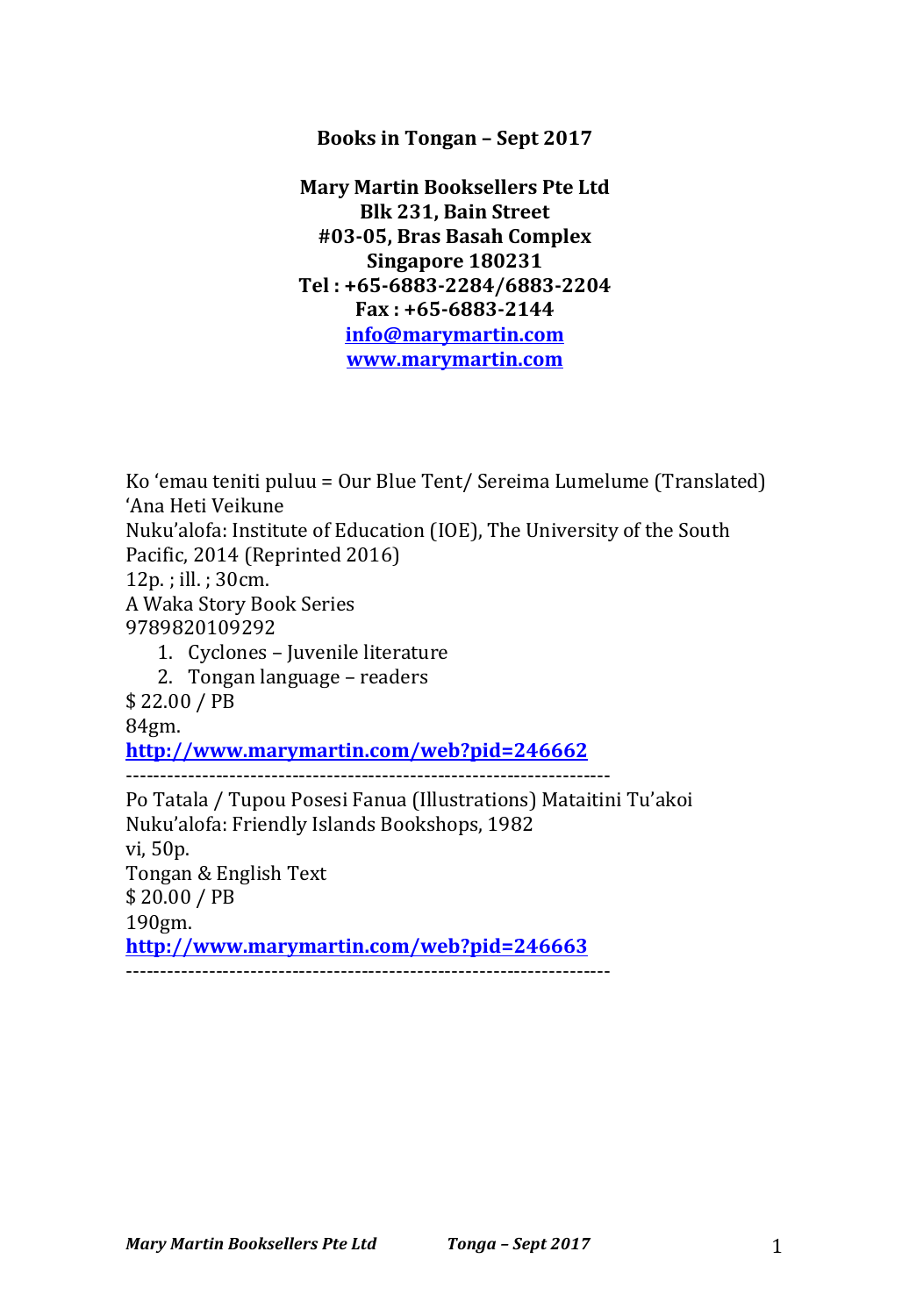Ko e Tala Fungani : Ko e ngaahi talanoa fungani 'o e kau 'a Tonga 'i hono fakaa'u 'o e Lotu ki hono ngaahi fonua kaunga api 1835-1985 / 'Aioema 'Atiola

Nuku'alofa: Siasi Uesiliana Tau'ataina 'o Tonga = Free Wesleyan Church of Tonga, 2006

 $656p.$ ; ill., map ;  $27cm.$ 

English & Tongan Tex

982909801X: 9789829098016

- 1. Methodist Church Tonga History
- 2. Methodist Church Missions Oceania
- 3. Missionaries Oceania

\$ 90.00 / HB

1240gm.

**http://www.marymartin.com/web?pid=246665**

----------------------------------------------------------------------

Hiva Kakala Fakatu 'Ungafasi : Ngaahi Maa'imoa 'a Kuini Salote mo e ni 'ihi. Fakatu 'ungafasi 'e Paluki Langi / Queen Salote (et al.) Nuku'alofa, Tonga/Suva, Fiji: University of the South Pacific Centre in Tonga & Institute of Pacific Studies, 2001 65p.; music; 15cm. 9820203201 :

1. Folk music – Tonga

2. Tongans – Musice

\$ 20.00 / PB

158gm.

## **http://www.marymartin.com/web?pid=246667**

----------------------------------------------------------------------

Ko e Tohitapu Ma'a e Fanau : Ko e Pulusi 'e he Kautaha Pulusi Tohi Laione-Hatisoni (Lion-Hudson) = Tongan Language Children's Bible : A Lion Children's Book, Tongan Version / Pat Alexander (illustrations) Carolyn Cox Suva, Fiji: Bible Society of the South Pacific, 2007 256p. 97822176082 \$ 40.00 / HB 532gm. **http://www.marymartin.com/web?pid=246668** ----------------------------------------------------------------------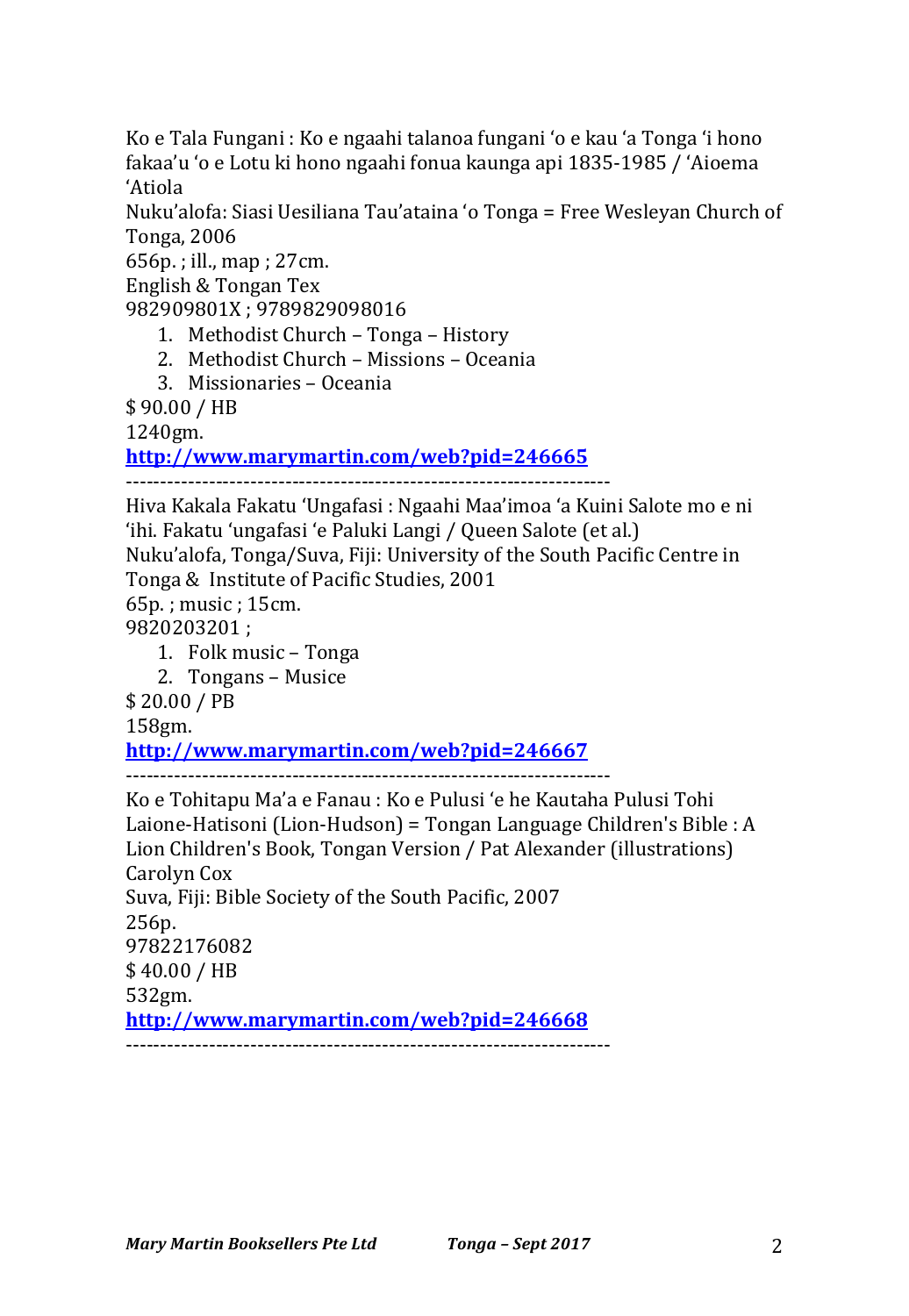Ko 'Ulukalala-I-Feletoa : Ko E Talanoa 'A Toki Ukamea / Nigel Statham Nuku'alofa: Friendly Islands Bookshop, 2016 406p. ; 21cm. 9789823540092

- 1. Ethnology Tonga
- 2. Tonga history
- 3. Tonga Social life and customs
- 4. Mariner, William, 1971-1853
- 5. Martin, John
- \$ 60.00/ HB

350gm.

**http://www.marymartin.com/web?pid=246670**

----------------------------------------------------------------------

Ko E Tikisinale Fakateolosia 'O E Tohitapu / Rev. Faleata Leha Nuku'alofa: Rev. Faleata Leha, 2005

172p.

\$ 40.00 / PB

246gm.

## **http://www.marymartin.com/web?pid=246671**

----------------------------------------------------------------------

Ko E Ta'U 'E Teau : Ko e fai ma'a e Kau Helohelo / E. E. V. Collocott Tonga: Ko E Pulusi 'I Lonitoni Ma'Ae Siasi Uesiliana Tau'Ataina 'OTonga, 1972 124p. \$ 25.00 / PB 184gm. **http://www.marymartin.com/web?pid=246672** ---------------------------------------------------------------------- Ko e Talamalu 'o e Fonua : Ko e Kava, Koloa mo e fatunga Lea 'a e Kakai Tonga / E. E. V. Collocott (et al.) Nuku'alofa: Friendly Islands Bookshop, 2016 154p. 9789823540061

\$ 35.00/ PB

198gm.

**http://www.marymartin.com/web?pid=246673**

----------------------------------------------------------------------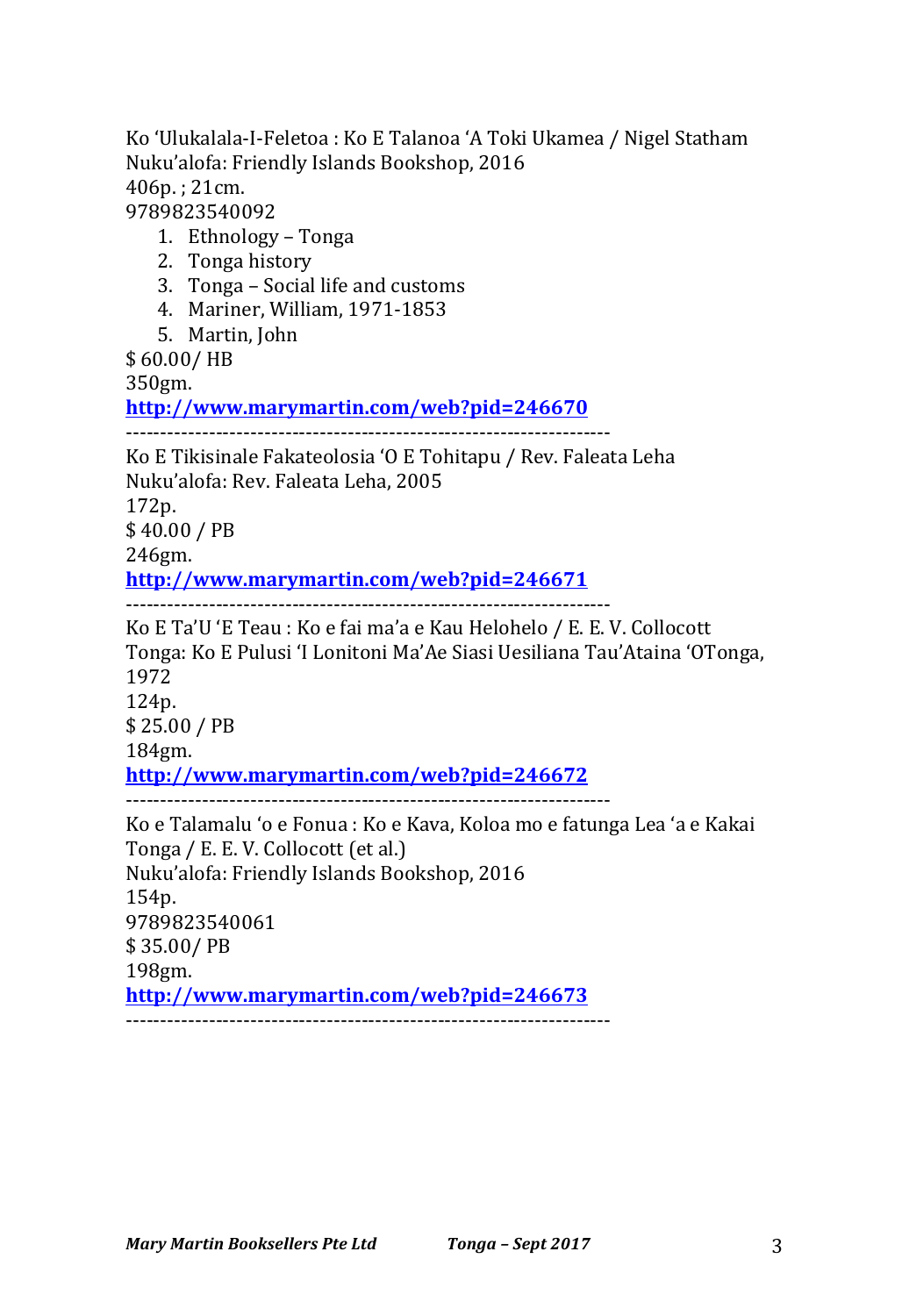Ko E Lalanga Mosikaka Mo Hono Fakalakalaka : An Innovation on Traditional Mosikaka Weaving / Lesieli Katokakala Tohi Tupou Suva, Fiji: USP Press, 2013 28p.; col. ill. ; 23cm. 9789820109025 1. Basket making – Tonga 2. Weaving – Tonga \$ 35.00 / PB 82gm. **http://www.marymartin.com/web?pid=167007** ---------------------------------------------------------------------- Ko e Talaoa 'o Sioeli Pulu : Ko e hiki 'e he tangata ngaue fakamisinale ' he ta'u 1871 / Nigel Statham Nuku'alofa: Friendly Islands Bookshop, 2014 56p. \$ 15.00 / PB 102gm. **http://www.marymartin.com/web?pid=246675** ---------------------------------------------------------------------- Talanoa ki 'Uvea (mo Tonga) 1450 - 1958 / Lose Vasalua Miller-Helu Nuku'alofa: Taulua Press, 2011 88p. 9789829800732 \$ 30.00 / PB 130gm. **http://www.marymartin.com/web?pid=236649** ---------------------------------------------------------------------- Ko e Fononga 'a Pilikimi : Mei He Kolo Ko Lus A Ki He Kolo Ta'engata / Sione Puniani Tonga: Ko Hono Paaki u'Ofa, 2013 viii, 96p. \$ 25.00 / PB 124gm. **http://www.marymartin.com/web?pid=246677** ----------------------------------------------------------------------